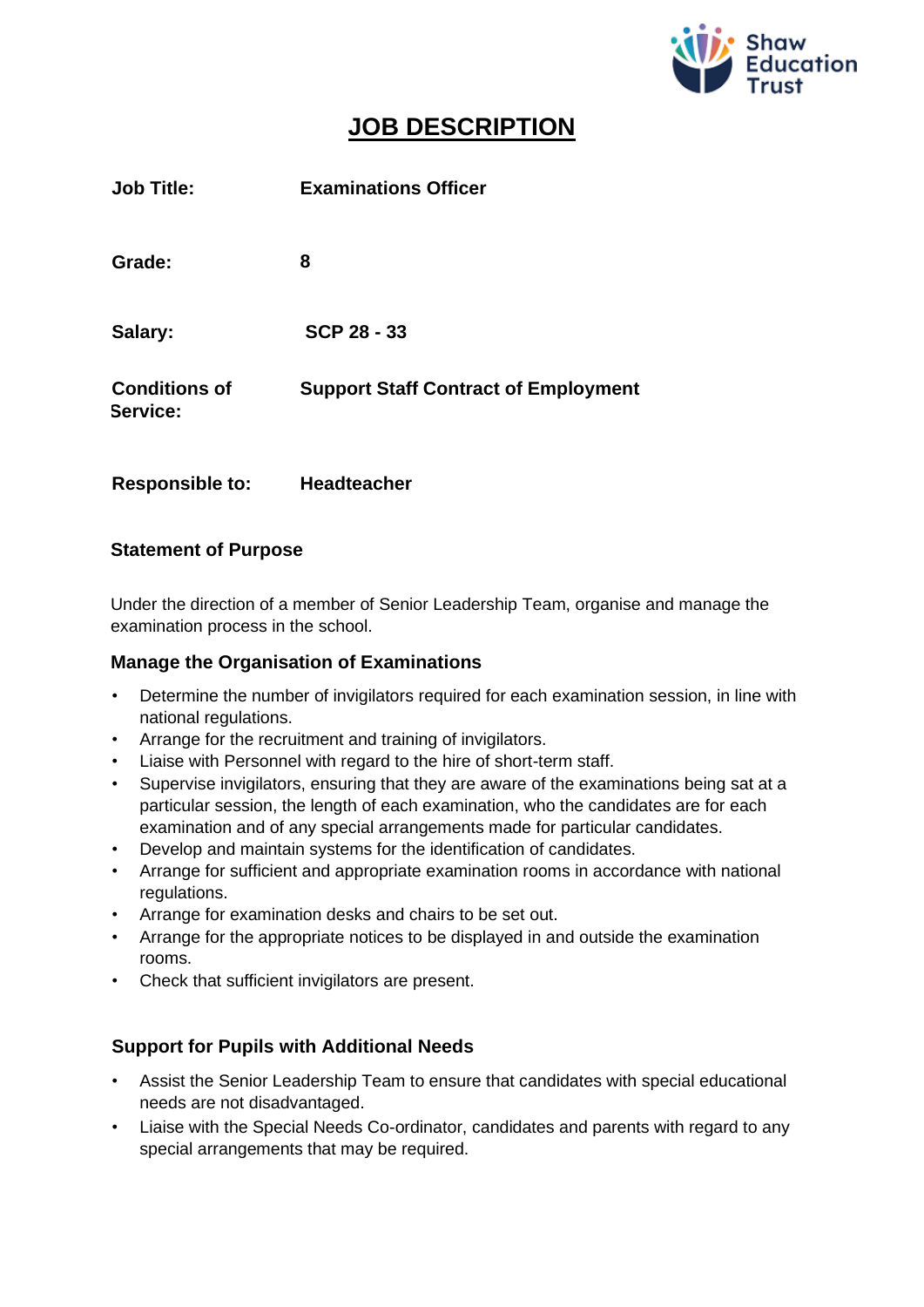

- Ensure that permissions are obtained from the examination boards and copies are available for inspection.
- Ensure that appropriate support/facilities are available to candidates for whom special arrangements have been made.
- Inform candidates of the arrangements made for them.
- Liaise with the Local Authority with regard to candidates who may receive home tuition.
- Make telephone calls for the Headteacher, as requested, and take telephone messages in his absence.

# **Support for the External Examinations**

- Be responsible for informing external examination boards of examination entries, coursework, marks and forecast grades for GCSE, AS and A levels in advance of any deadline.
- Be responsible for registering pupils for their SATs examinations and coordinating the collection and reporting of Teacher Assessment levels in advance of any deadline.
- Liaise with professional bodies with regard to entries for their own examinations.
- Register pupils undertaking BTec and similar courses.
- Liaise with Heads of Departments regarding candidate entries and registrations.
- Be aware of any financial or academic implications if deadlines set by the examination bodies are overrun.
- Where necessary, arrange for pupils who have studied a subject elsewhere, to sit their examination at school.
- Inform staff, candidates and parents of examination details, including timetables, venues and seating arrangements.
- Brief candidates on examination procedures and conduct.
- Identify possible examination clashes, make appropriate alternative arrangements that maintain the security of the examination and inform candidates of the changes.
- Answer queries from candidates, staff and parents regarding examination details.
- Maintain an overview of all regulations relating to public examinations, to attend appropriate meetings and to advise the Senior Leadership Team of changes required in the school's procedures.
- Liaise with the examination boards over any queries they may have with regard to entries, marks or results.
- Be aware of any computer-based examination data analysis modules and to use them effectively.
- Keep the Senior Leadership Team informed on the progress of examination entries and of any problems that have been identified.
- Report to the Head teacher and the examination board any suspected or confirmed breaches of the examination regulations.
- Keep under constant review examination procedures and to make recommendations to the Senior Leadership Team of potential improvements.

# **Support Internal Examinations**

In addition to many of the above points, the following aspects are also required:

• Liaise with the Heads of Departments as to which subjects are to be examined, the length of the examination and the number of pupils involved.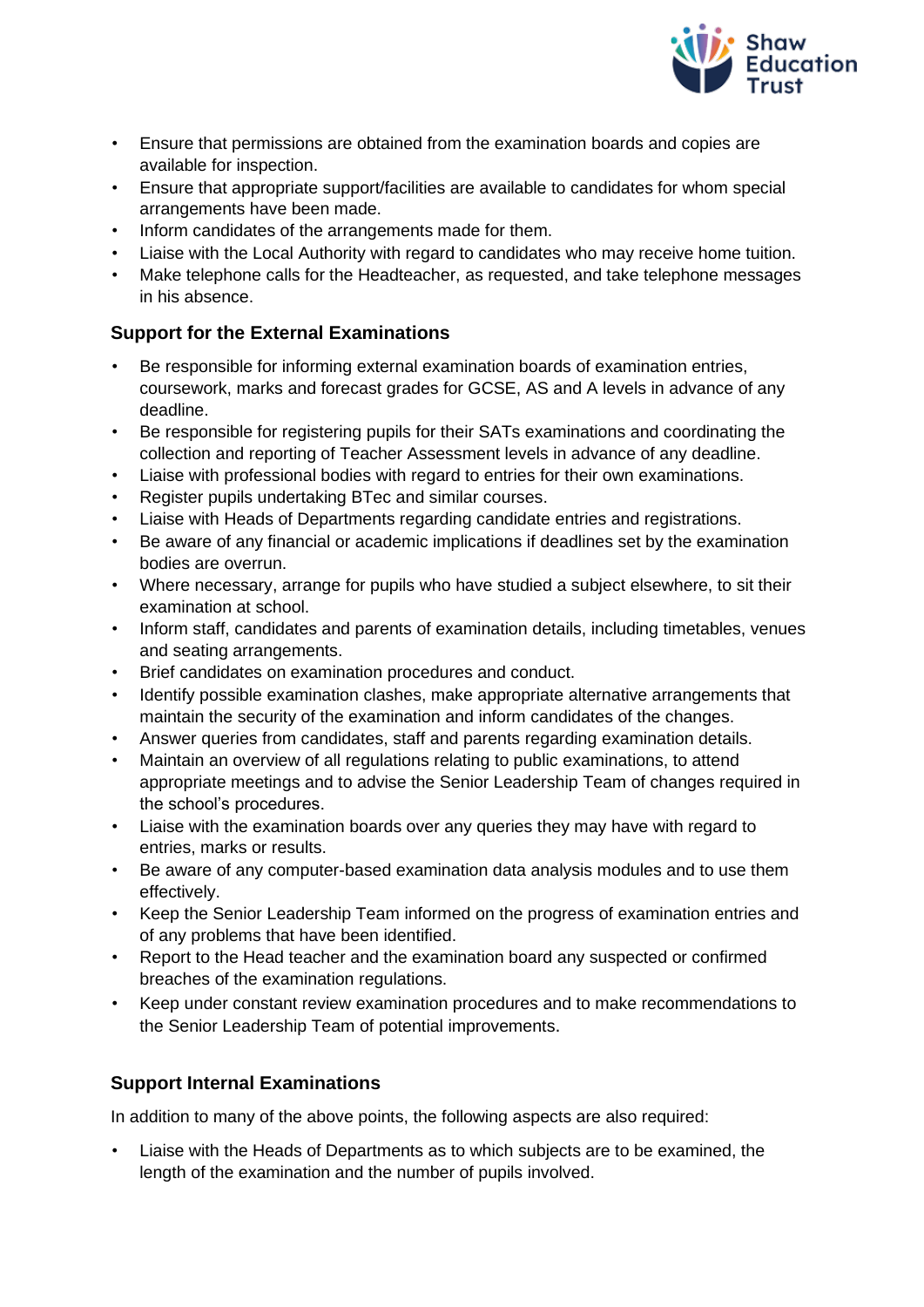

- Prepare an examination timetable.
- Allocate suitable rooms for the examinations, and liaise with staff affected
- Arrange for sufficient invigilators to be present in each venue.

## **Support for Resources**

- Be responsible for the receipt, checking and arranging for secure storage of examination papers received from examination bodies.
- Ensure that sufficient supplies of examination stationery, including specialist data books, are available.
- Prepare examination papers, examination stationery and other materials required for individual examinations.
- Co-ordinate the distribution of examination materials to individual examination rooms.
- Co-ordinate the checking of completed examination scripts and dispatch to examiners within specified deadlines.
- Liaise with Heads of Departments with regard to the collection of coursework marks and their dispatch to examination boards within externally set deadlines.
- Co-ordinate with Heads of Departments the collection and dispatch of candidates' coursework to external moderators, as directed by examination boards.
- Be responsible for the receipt of examination results and to make arrangements for their distribution to candidates, senior staff and departments, maintaining accuracy and confidentiality.

## **Support Data and Financial Management**

- Assist in the preparation of statistics for both internal use and reporting to local and national authorities.
- Assist in the preparation of data relating to examination results for distribution to Governors, parents and other interested bodies.
- Make arrangements for enquiries about results, the return of scripts/photocopies and the declining of awards.
- Check and approve invoices received from examination bodies.
- Ensure payment is received from candidates who are resitting examinations, have missed examinations or have requested an enquiry about results, and from external candidates.
- Approve invigilators' timesheets.
- Record and maintain records of postage and other costs incurred.

**Support to School** (this list is not exhaustive and should reflect the ethos of the school)

- Promote and safeguard the welfare of children and young persons you are responsible for or come into contact with.
- Be aware of and comply with policies and procedures relating to child protection, health, safety and security, confidentiality and data protection, reporting all concerns to an appropriate person.
- Be aware of, support and ensure equal opportunities for all.
- Contribute to the overall ethos/work/aims of the school.
- Appreciate and support the role of other professionals.
- Attend and participate in relevant meetings as required.
- Participate in training and other learning activities and performance development as required.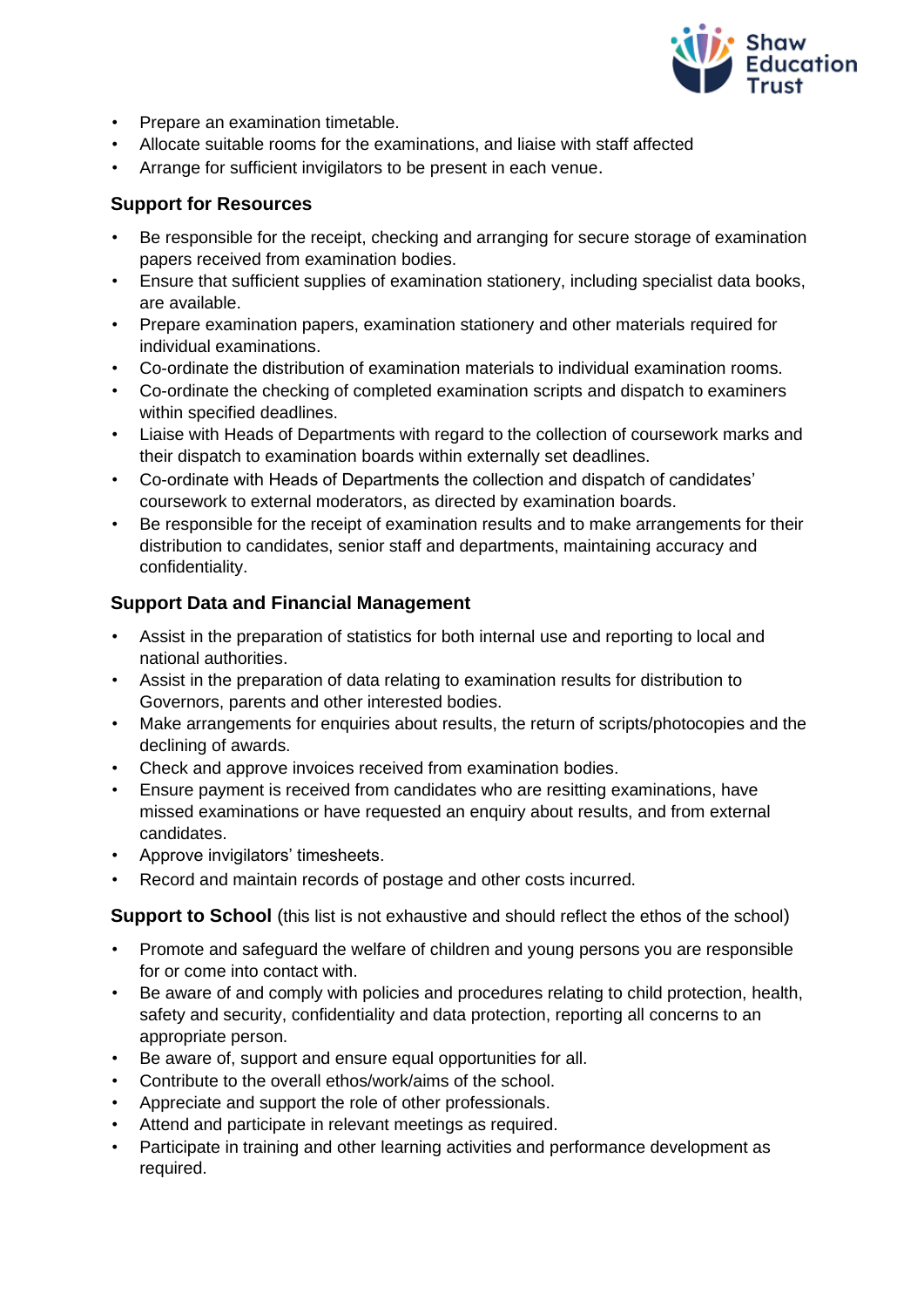

• Assist with pupil needs as appropriate during the school day.

#### *Note*

#### *The job holder will be expected to undertake any other duties which are not specifically listed but are within the remit, responsibility and accountability of the job.*  **Person Specification**

| <b>Minimum</b><br><b>Criteria</b><br>for Two<br>Ticks * | <b>Criteria</b>                                                                                                                                                                                                                                                                                                                                                                                                                                                                                                                             | <b>Measured</b><br>by<br>APP/I/ASS |
|---------------------------------------------------------|---------------------------------------------------------------------------------------------------------------------------------------------------------------------------------------------------------------------------------------------------------------------------------------------------------------------------------------------------------------------------------------------------------------------------------------------------------------------------------------------------------------------------------------------|------------------------------------|
|                                                         | <b>Experience</b><br>Experience at a senior level of organising a function within an<br>educational setting.<br>Extensive experience of the examination process and systems.                                                                                                                                                                                                                                                                                                                                                                | APP/I                              |
|                                                         | <b>Qualifications/Training</b><br>NVQ 3 Business and Administration or other equivalent<br>qualification or experience in a relevant discipline                                                                                                                                                                                                                                                                                                                                                                                             | APP/I                              |
|                                                         | <b>Knowledge/Skills</b><br>Full working knowledge of relevant policies/practices and<br>external regulations<br>Ability to relate well to children and adults.<br>$\bullet$<br>Ability to persuade, motivate and negotiate •<br>Ability to work<br>$\bullet$<br>constructively as part of a team<br>Ability to relate well to children and to adults.<br>$\bullet$<br>Ability to organise, lead and motivate other staff.<br>Good organising, planning and prioritising skills.<br>Methodical with a good attention to detail.<br>$\bullet$ | APP/I                              |